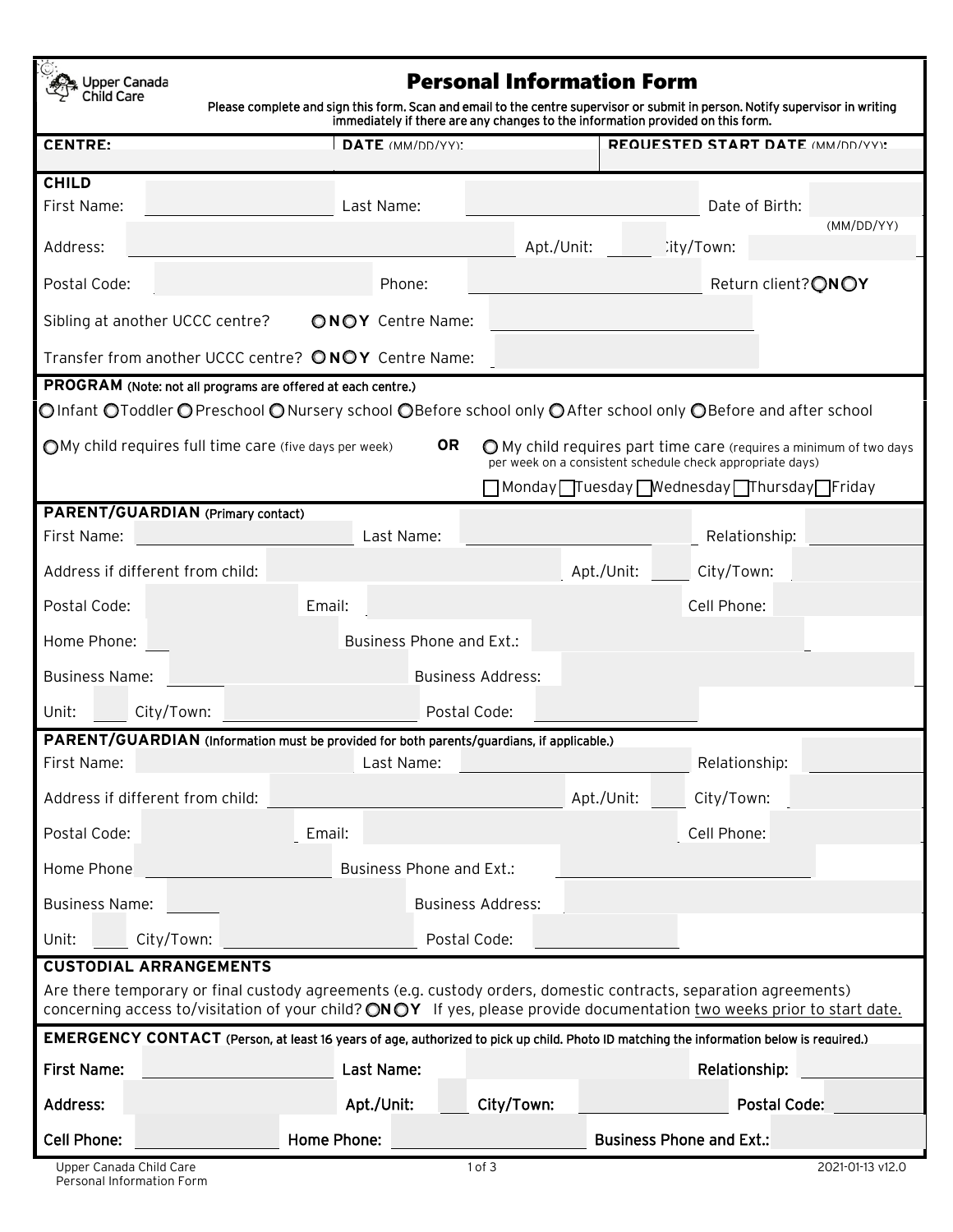| EMERGENCY CONTACT (Person, at least 16 years of age, authorized to pick up child. Photo ID matching the information below is required.)                                                                                                                                                                                                                                                                                                                                                                                                            |                     |                  |                                 |                       |  |  |
|----------------------------------------------------------------------------------------------------------------------------------------------------------------------------------------------------------------------------------------------------------------------------------------------------------------------------------------------------------------------------------------------------------------------------------------------------------------------------------------------------------------------------------------------------|---------------------|------------------|---------------------------------|-----------------------|--|--|
| First Name:                                                                                                                                                                                                                                                                                                                                                                                                                                                                                                                                        | Last Name:          |                  |                                 | Relationship:         |  |  |
| Address:                                                                                                                                                                                                                                                                                                                                                                                                                                                                                                                                           | Apt./Unit:          | City/Town:       |                                 | <b>Postal Code:</b>   |  |  |
| <b>Cell Phone:</b>                                                                                                                                                                                                                                                                                                                                                                                                                                                                                                                                 | Home Phone:         |                  | <b>Business Phone and Ext.:</b> |                       |  |  |
| <b>GENERAL TEMPERAMENT</b> Check all that apply:                                                                                                                                                                                                                                                                                                                                                                                                                                                                                                   |                     |                  |                                 |                       |  |  |
| $\Box$ Outgoing $\Box$ Shy $\Box$ Adaptable $\Box$ Struggles with change $\Box$ Very active $\Box$ Quiet $\Box$ Accepts limits $\Box$ Calm $\Box$ Anxious<br>□Highly sensitive to stimuli                                                                                                                                                                                                                                                                                                                                                          |                     |                  |                                 |                       |  |  |
| SOCIAL/EMOTIONAL                                                                                                                                                                                                                                                                                                                                                                                                                                                                                                                                   |                     |                  |                                 |                       |  |  |
| Most recent child care: OParent/guardian<br>∩Relative(s)<br>◯Private home care<br>◯Licensed child care                                                                                                                                                                                                                                                                                                                                                                                                                                             |                     |                  |                                 |                       |  |  |
| <b>Typical play:</b> Prefers to play alone $\Box$ Plays beside others<br>$\Box$ Plays with others                                                                                                                                                                                                                                                                                                                                                                                                                                                  |                     |                  |                                 |                       |  |  |
| Are there fears or life events that may be affecting your child (e.g. losses, changes)? ONOY If yes please comment:                                                                                                                                                                                                                                                                                                                                                                                                                                |                     |                  |                                 |                       |  |  |
|                                                                                                                                                                                                                                                                                                                                                                                                                                                                                                                                                    |                     |                  |                                 |                       |  |  |
| How is your child comforted?                                                                                                                                                                                                                                                                                                                                                                                                                                                                                                                       |                     |                  |                                 |                       |  |  |
| <b>COMMUNICATION SKILLS</b>                                                                                                                                                                                                                                                                                                                                                                                                                                                                                                                        |                     |                  |                                 |                       |  |  |
| ONon-verbal<br>Languages spoken:                                                                                                                                                                                                                                                                                                                                                                                                                                                                                                                   | OUses words         | O Uses sentences | Languages spoken at home:       | Other:                |  |  |
| <b>SELF-HELP SKILLS</b>                                                                                                                                                                                                                                                                                                                                                                                                                                                                                                                            |                     |                  |                                 |                       |  |  |
| ○Assisted ○Adventurous eater ○Particular eater Toileting: ○Self ○Assisted ○Wears diapers<br><b>Feeding:</b> Self                                                                                                                                                                                                                                                                                                                                                                                                                                   |                     |                  |                                 |                       |  |  |
| ◯Does not nap<br>Napping:                                                                                                                                                                                                                                                                                                                                                                                                                                                                                                                          | ◯ Usually naps      | <b>Dressing:</b> | ◯ Self                          | Assisted              |  |  |
| <b>Self-Regulating</b> (e.g. able to self-calm after an upset): $\bigcirc$ Consistently $\bigcirc$ Developing<br>ONot yet observed                                                                                                                                                                                                                                                                                                                                                                                                                 |                     |                  |                                 |                       |  |  |
| Additional Information (e.g. comments, strategies):                                                                                                                                                                                                                                                                                                                                                                                                                                                                                                |                     |                  |                                 |                       |  |  |
| <b>HEALTH CARE PROVIDER</b>                                                                                                                                                                                                                                                                                                                                                                                                                                                                                                                        |                     |                  |                                 |                       |  |  |
| First Name:                                                                                                                                                                                                                                                                                                                                                                                                                                                                                                                                        | Last Name:          |                  | Phone:                          |                       |  |  |
| Address:                                                                                                                                                                                                                                                                                                                                                                                                                                                                                                                                           | Unit:<br>City/Town: |                  |                                 | Postal Code:          |  |  |
| HISTORY OF COMMUNICABLE DISEASES Please indicate if your child has had any of the following:                                                                                                                                                                                                                                                                                                                                                                                                                                                       |                     |                  |                                 |                       |  |  |
| Hepatitis B<br>Chicken Pox                                                                                                                                                                                                                                                                                                                                                                                                                                                                                                                         | Measles             | Mumps            | Rubella (German Measles)        | <b>Whooping Cough</b> |  |  |
| <b>IMMUNIZATION STATUS</b>                                                                                                                                                                                                                                                                                                                                                                                                                                                                                                                         |                     |                  |                                 |                       |  |  |
| Before-and-After-School Programs Check one:<br>Infant, Toddler, or Preschool Programs Checkone:                                                                                                                                                                                                                                                                                                                                                                                                                                                    |                     |                  |                                 |                       |  |  |
| $\bigcirc$ My child is immunized, and I have provided the school and/or<br>$\bigcirc$ My child is immunized and I am including a copy of my<br>local public health department with a current record of my<br>child's immunization record with this form.<br>child's immunizations.                                                                                                                                                                                                                                                                 |                     |                  |                                 |                       |  |  |
| 0R<br>0R<br>$\mathbb{O}$ My child is not immunized and I have provided the school<br>$\bigcap$ My child is not immunized, and I am including a signed<br>and/or local public health department with the required<br>Statement of Medical Exemption with this form.<br>documents that outline medical exemption, or objections on<br>OR<br>the basis of conscience or religious beliefs.<br>$\bigcirc$ My child is <u>not</u> immunized, and I am including a signed<br>affidavit of Statement of Conscience or Religious Belief<br>with this form. |                     |                  |                                 |                       |  |  |
| FOOD SENSITIVITIES/DIETARY RESTRICTIONS (Add pages if needed.)                                                                                                                                                                                                                                                                                                                                                                                                                                                                                     |                     |                  |                                 |                       |  |  |
| Does your child have food sensitivities?<br>ONOY<br>Food sensitivities:                                                                                                                                                                                                                                                                                                                                                                                                                                                                            |                     |                  |                                 |                       |  |  |
| Does your child have dietary restrictions? ONOY Dietary restrictions:                                                                                                                                                                                                                                                                                                                                                                                                                                                                              |                     |                  |                                 |                       |  |  |